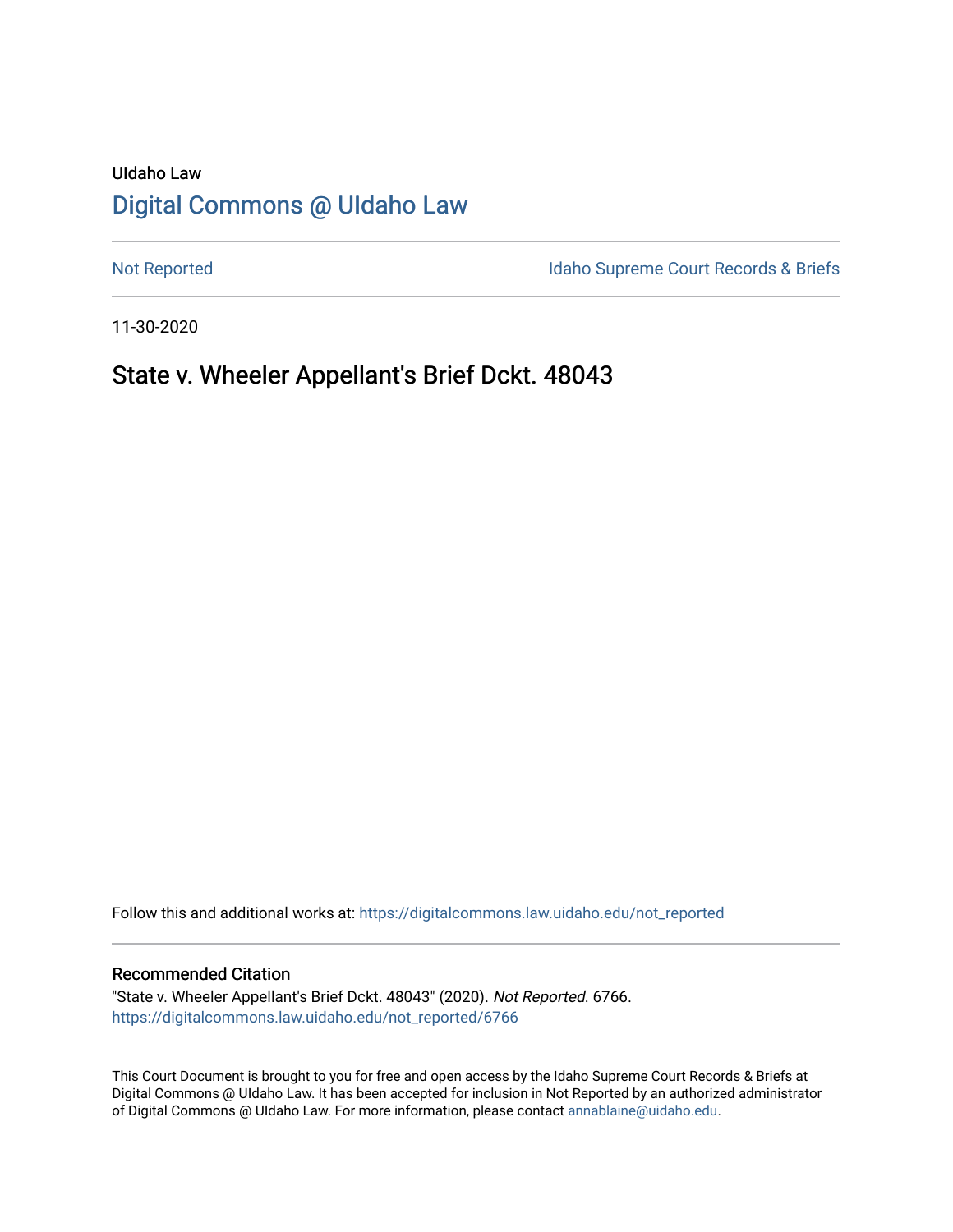Electronically Filed 11/30/2020 1 :22 PM Idaho Supreme Court Melanie Gagnepain, Clerk of the Court By: Brad Thies, Deputy Clerk

### IN THE SUPREME COURT OF THE STATE OF IDAHO

| <b>STATE OF IDAHO,</b>       |                          |
|------------------------------|--------------------------|
|                              | NO. 48043-2020           |
| Plaintiff-Respondent,        |                          |
|                              | <b>TWIN FALLS COUNTY</b> |
|                              | <b>NO. CR42-19-9172</b>  |
| v.                           |                          |
|                              |                          |
| <b>REBECCA DAWN WHEELER,</b> | <b>APPELLANT'S BRIEF</b> |
|                              |                          |
| Defendant-Appellant.         |                          |
|                              |                          |

### BRIEF OF APPELLANT

### APPEAL FROM THE DISTRICT COURT OF THE FIFTH JUDICIAL DISTRICT OF THE STATE OF IDAHO, IN AND FOR THE COUNTY OF TWIN FALLS

## HONORABLE ROGER B. HARRIS District Judge

ERIC D. FREDERICKSEN State Appellate Public Defender I.S.B. #6555

KIMBERLY A. COSTER Deputy State Appellate Public Defender I.S.B. #4115 322 E. Front Street, Suite 570 Boise, Idaho 83702 Phone:(208)334-2712 Fax: (208) 334-2985 E-mail: documents@sapd.state.id.us

ATTORNEYS FOR DEFENDANT-APPELLANT KENNETH K. JORGENSEN Deputy Attorney General Criminal Law Division P.O. Box 83720 Boise, Idaho 83720-0010 (208) 334-4534

ATTORNEY FOR PLAINTIFF-RESPONDENT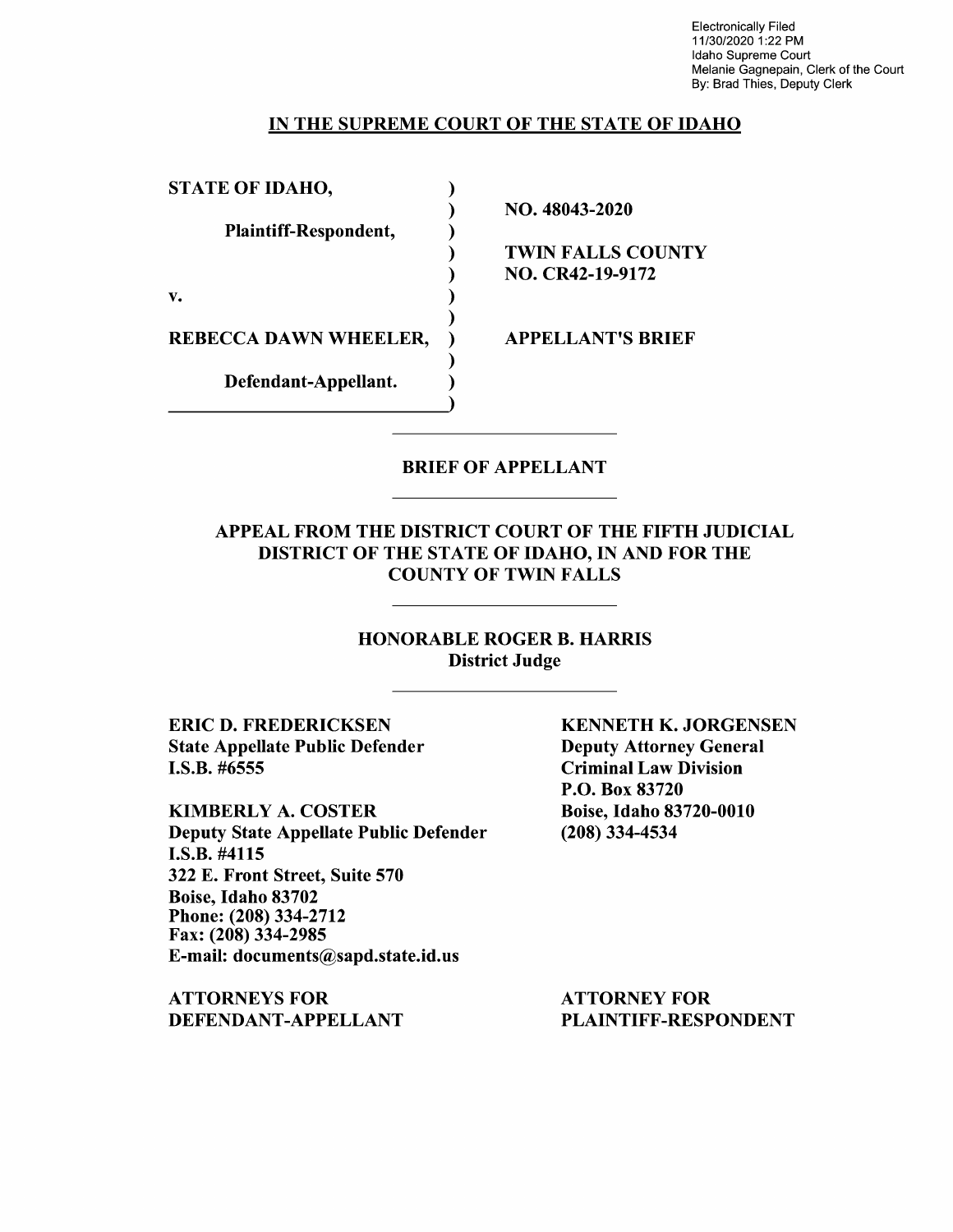# **TABLE OF CONTENTS**

# **PAGE**

| Statement of the Facts and                                                                                            |
|-----------------------------------------------------------------------------------------------------------------------|
|                                                                                                                       |
|                                                                                                                       |
|                                                                                                                       |
|                                                                                                                       |
|                                                                                                                       |
| C. The State Failed To Carry Its Burden Of Demonstrating That The<br>Warrantless Entry Of Ms. Wheeler's Residence Was |
|                                                                                                                       |
|                                                                                                                       |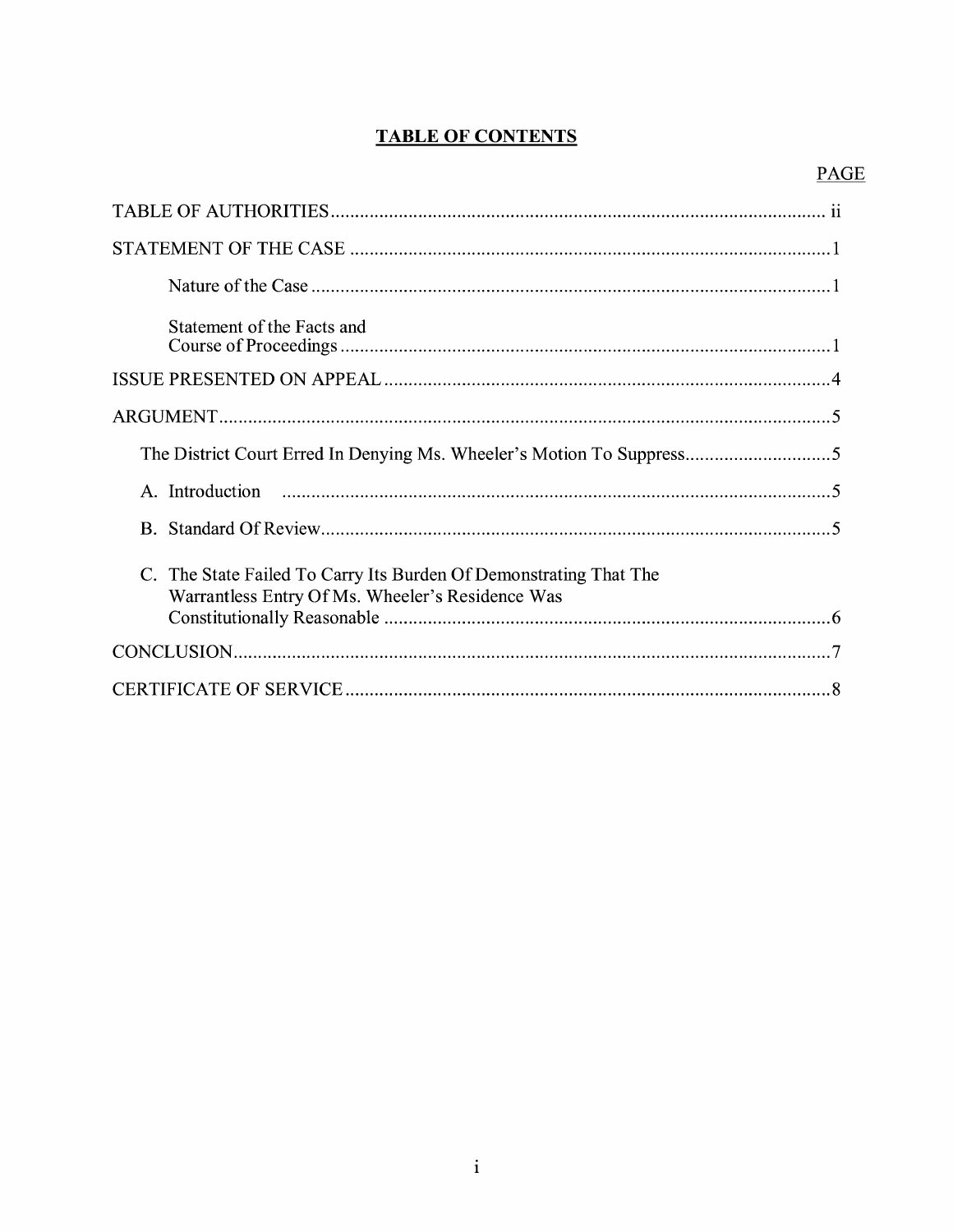# **TABLE OF AUTHORITIES**

## Cases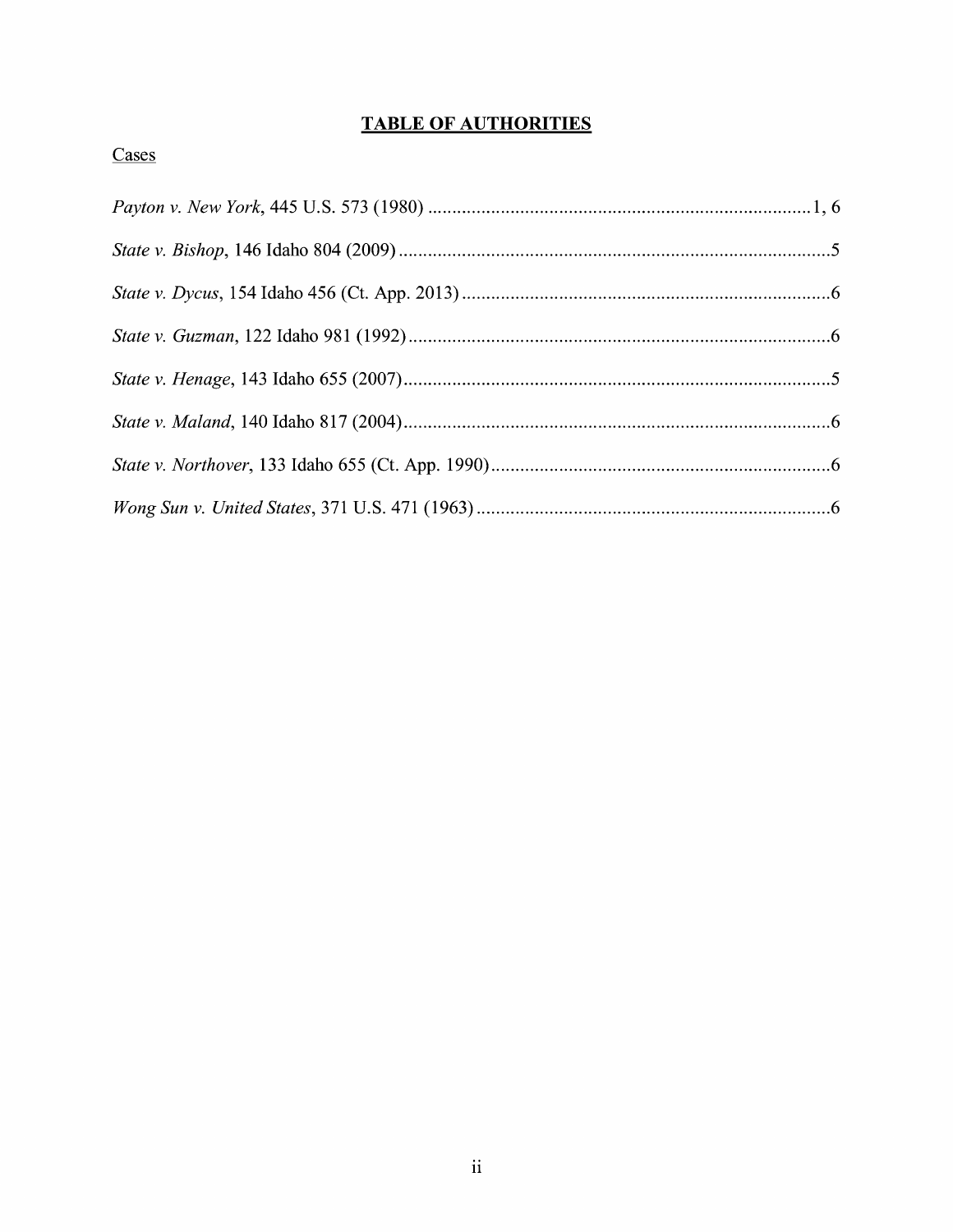#### STATEMENT OF THE CASE

### Nature of the Case

Rebecca Dawn Wheeler appeals the district court's denial of her motion to suppress evidence obtained after officers entered the bedroom of her home, without a search warrant and without her consent, in order to execute a warrant for her arrest. Ms. Wheeler acknowledges that an arrest warrant "implicitly carries with it the limited authority to enter a dwelling in which the suspect lives when there is reason to believe the suspect is within." *Payton v. New York,* 445 U.S. 573, 602-03 (1980). However, and mindful of the district court's factual fmdings that the officers had entered the residence after confirming that the address was the same as the address on Ms. Wheeler's driver's license, and after being informed by a woman in the driveway that Ms. Wheeler was inside, Ms. Wheeler claims that the officers' intrusion into her home violated her Fourth Amendment rights. She respectfully requests that the order denying suppression be reversed.

#### Statement of the Facts and Course of Proceedings

On September 12, 2019, at approximately 10:30 in the morning, two Twin Falls Police Officers, Nate Egan and Martin Becerra, were dispatched to an address on Adams Street in response to a 911 call. (12/6/19 Tr., p.13, Ls.18-24.)<sup>1</sup> According to the dispatch officer, the caller reported that she lived with Ms. Wheeler at that address, that Ms. Wheeler was currently at the home, at that Ms. Wheeler had an arrest warrant.  $(9/20/19$  Tr., p.5, L.4 - p.13, L.4.) The caller provided her first name and her phone number, and said she was Ms. Wheeler's sister.

 $1$  There are three transcripts relevant to this appeal. The transcript of the suppression hearing, held December 6, 2019 ("12/6/19 Tr."), the transcript of the guilty plea hearing, held February 18, 2019 ("2/18/2020 Tr."), and the transcript of the preliminary hearing, held September 20, 2019 ("9/20/19 Tr."). The transcript of the preliminary hearing transcript, which was admitted as an exhibit at the suppression hearing, is contained within the Exhibits, at pages pp.24-54.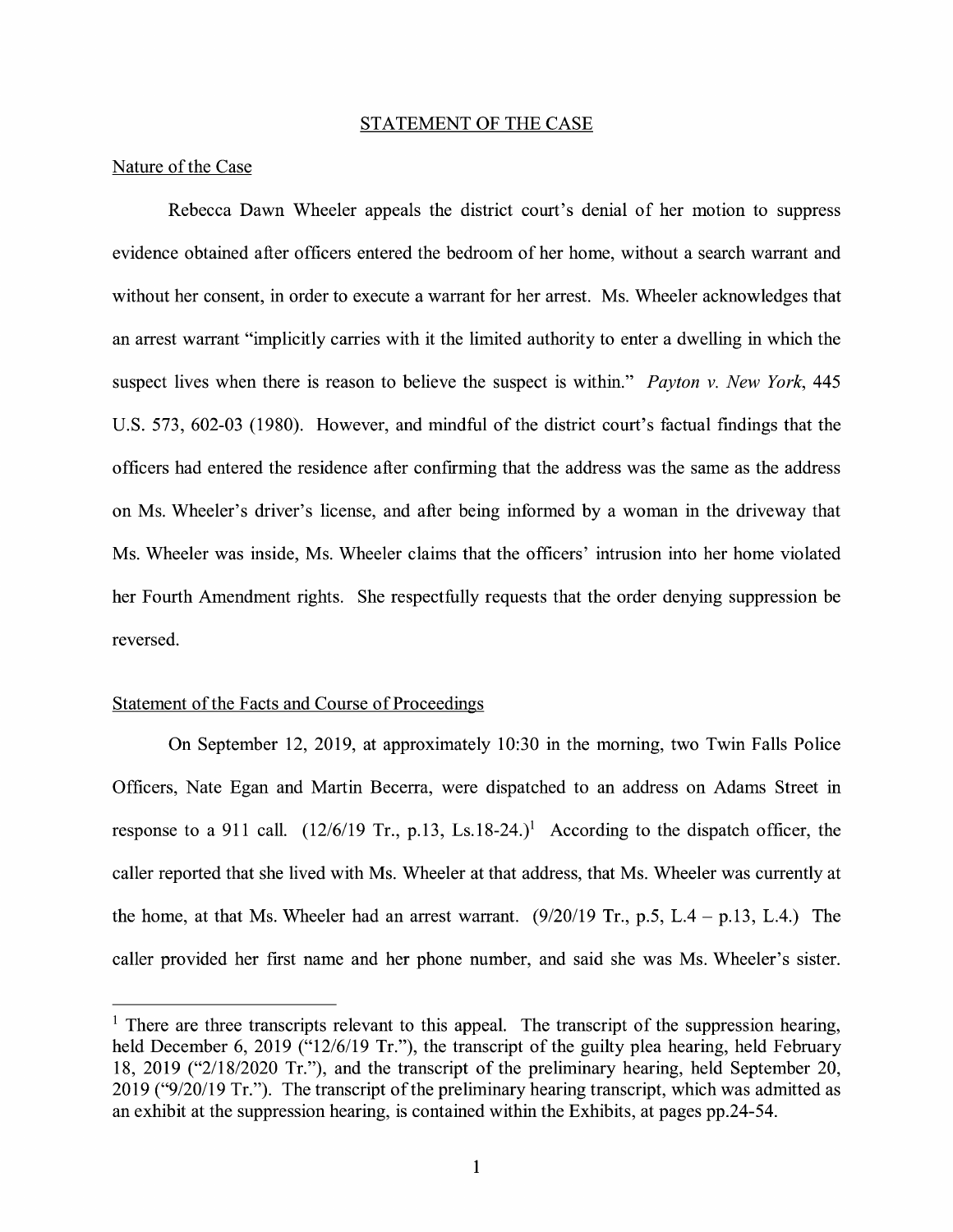(9/20/19 Tr., p.5, Ls.4-25; State's Exhibit 1 (911 call recording).) Prior to arriving at the Adams Street address, Officer Egan confirmed on his in-car computer that Ms. Wheeler had an active arrest warrant.<sup>2</sup> (12/6/19 Tr., p.14, Ls.9-22; *see* Ex., pp.1-4 (Exhibit A).) Additionally, Officer Egan pulled up Ms. Wheeler's driver's license information, including her photo, "as well as her name, date of birth, home address, and then her physical description." (12/6/19 Tr., p.15, Ls.7-23.) He noted that the Adams Street address was the same as the address on Ms. Wheeler's driver's license. (12/6/19 Tr., p.15, L.23 -p.16, L.1; *see* Ex., pp.5-7 (Exhibit C).)

When the officers arrived at the Adams Street address, Officer Egan encountered a woman in the driveway who had come from the back of the house.  $(12/6/19)$  Tr., p.18, L.10 p.19, L.2.) The woman claimed to be the person who had made the call, although the officers did not verify her identity at that time.  $(12/6/19 \text{ Tr}, p.17, L.20 - p.19, L.2, p.25, Ls.5-13.)$  The woman told Officer Egan that he could find Ms. Wheeler in the basement bedroom by going through the backdoor of house and she gave directions to that room; then the woman got in her car and drove way.  $(12/6/19 \text{ Tr.}, \text{p.17}, \text{L.20} - \text{p.22}, \text{L.23.})$ 

The two officers went into the home through the unlocked backdoor and walked toward the bedroom. (State's Ex.I (Officer Egan's Bodycam video ("Video") at 0:14-55.) Through an open door, Officer Egan recognized Ms. Wheeler from her driver's license photo, then entered the bedroom and arrested her. (9/20/19 Tr., p.15, Ls.11-15; 9/20/19 Tr., p.15, Ls.11-15, p.23, Ls.4-25; Video, 0:55-3:00.) Officer Egan also seized apparent drug evidence from the table in front of Ms. Wheeler, and he searched inside the purse Ms. Wheeler was wearing, finding other drug evidence.  $(9/20/19 \text{ Tr.}, p.7, L.4-p.8, L.12.)$ 

 $<sup>2</sup>$  Ms. Wheeler does not dispute the validity of the arrest warrant.</sup>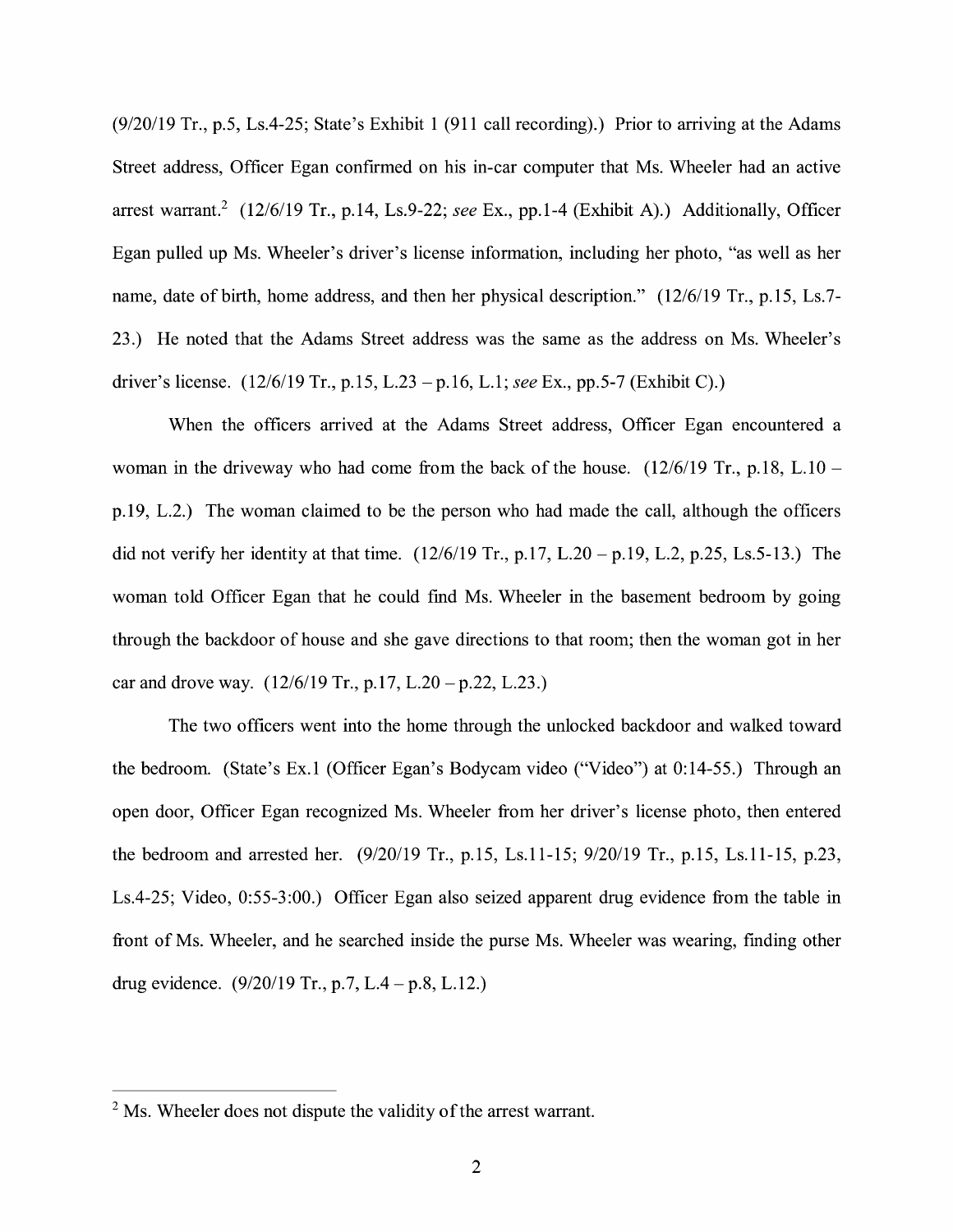The State charged Ms. Wheeler with two counts of possessing controlled substances and one count of possessing drug paraphernalia. (R., pp.11-12.) Ms. Wheeler filed a motion to suppress, contending that the officers' conduct was unreasonable under the Fourth Amendment, because the officers had entered her home and bedroom without a search warrant, without her consent, and without other valid consent or authority. **(R.,** pp.26-28.) She additionally submitted a memorandum in support of her motion. *(See Ex., pp.13-31 (Exhibit E).)*<sup>3</sup>

Following an evidentiary hearing, in a ruling from the bench, the district court denied Ms. Wheeler's motion. (12/6/19 Tr., p.57, L.7.) The court observed that "arrest warrant[s]... carry with them the limited authority to enter a dwelling in which the suspect lives when there is reason to believe the suspect is within." (12/6/19 Tr., p.51, Ls.10-13.) The district court went on to find that the officer's confirmation of the Adams Street address as the address on Ms. Wheeler's driver's license, and the information from dispatch along with the information from the woman in the driveway, supported a reasonable belief that Ms. Wheeler lived at the residence and could be found inside.  $(12/6/19 \text{ Tr.}, \text{ p.51}, \text{ L.14} - \text{ p.53}, \text{ L.4.})^4$  Ms. Wheeler subsequently entered a conditional guilty plea, admitting all charges and expressly reserving her right to appeal the district court's decision denying her suppression motion. (R., p.76; 2/28/2020 Tr., p.5, L.22 - p.20, L.25.) The district court sentenced Ms. Wheeler to a suspended sentence of six years, with three years fixed, and placed her on probation. (R., pp.97-105.)

Ms. Wheeler filed a timely Notice of Appeal. (R., p.106.)

<sup>3</sup> Pursuant to the parties' stipulation, Ms. Wheeler's supporting memorandum was submitted as an exhibit at the hearing.  $(12/6/19 \text{ Tr.}, p.58, L.21 - p.L.7; Ex, pp.13-54 \text{ (Exhibit E)}.)$ 

<sup>&</sup>lt;sup>4</sup> The district court additionally found that the officers had obtained valid consent to enter the residence from the woman in the driveway, specifically finding that the woman had apparent authority to give consent to enter the house and its common areas. (12/6/19 Tr., p.53, Ls.5-25, p.57, Ls.10-16.)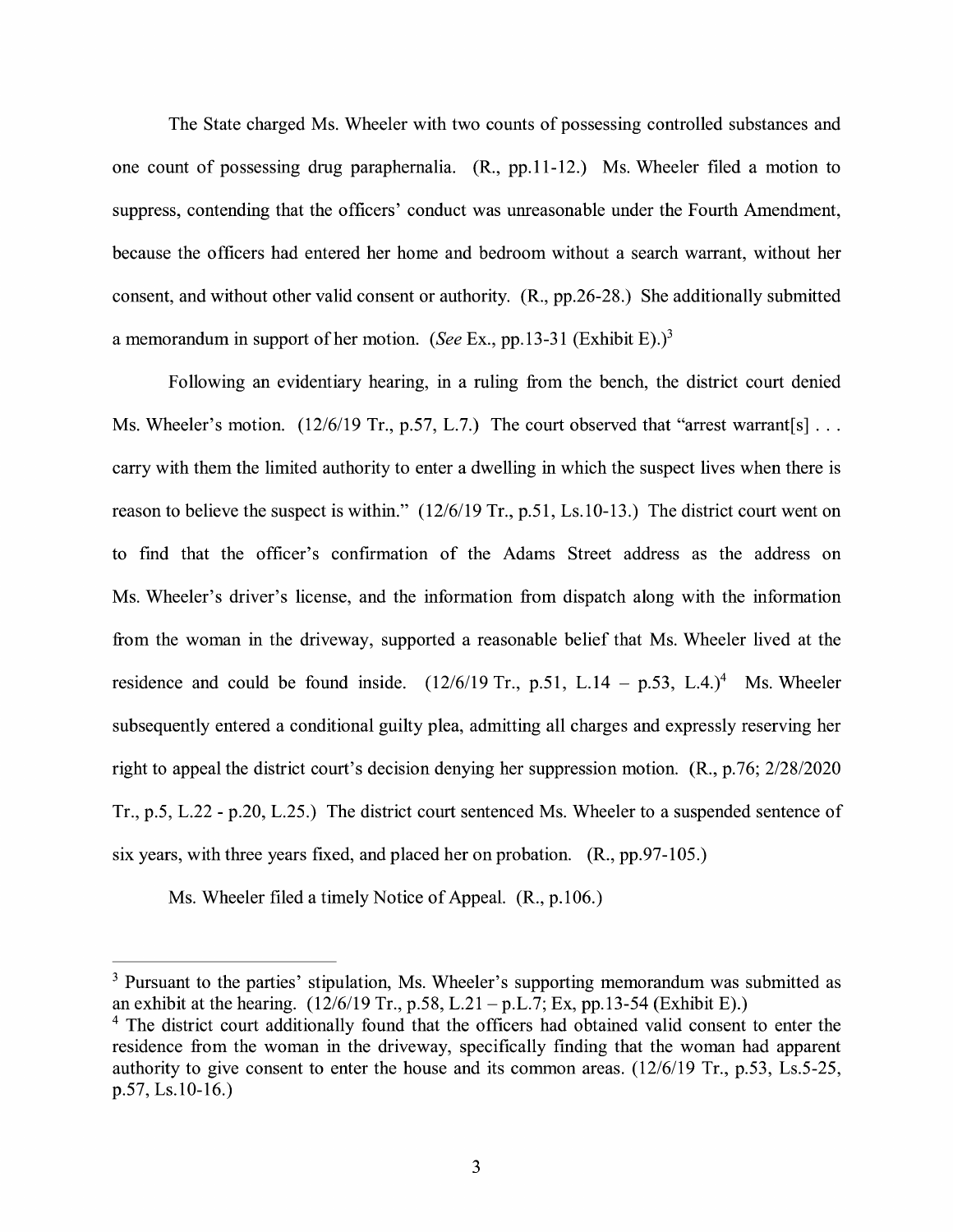# ISSUE

Did the district court err in denying Ms. Wheeler's motion to suppress?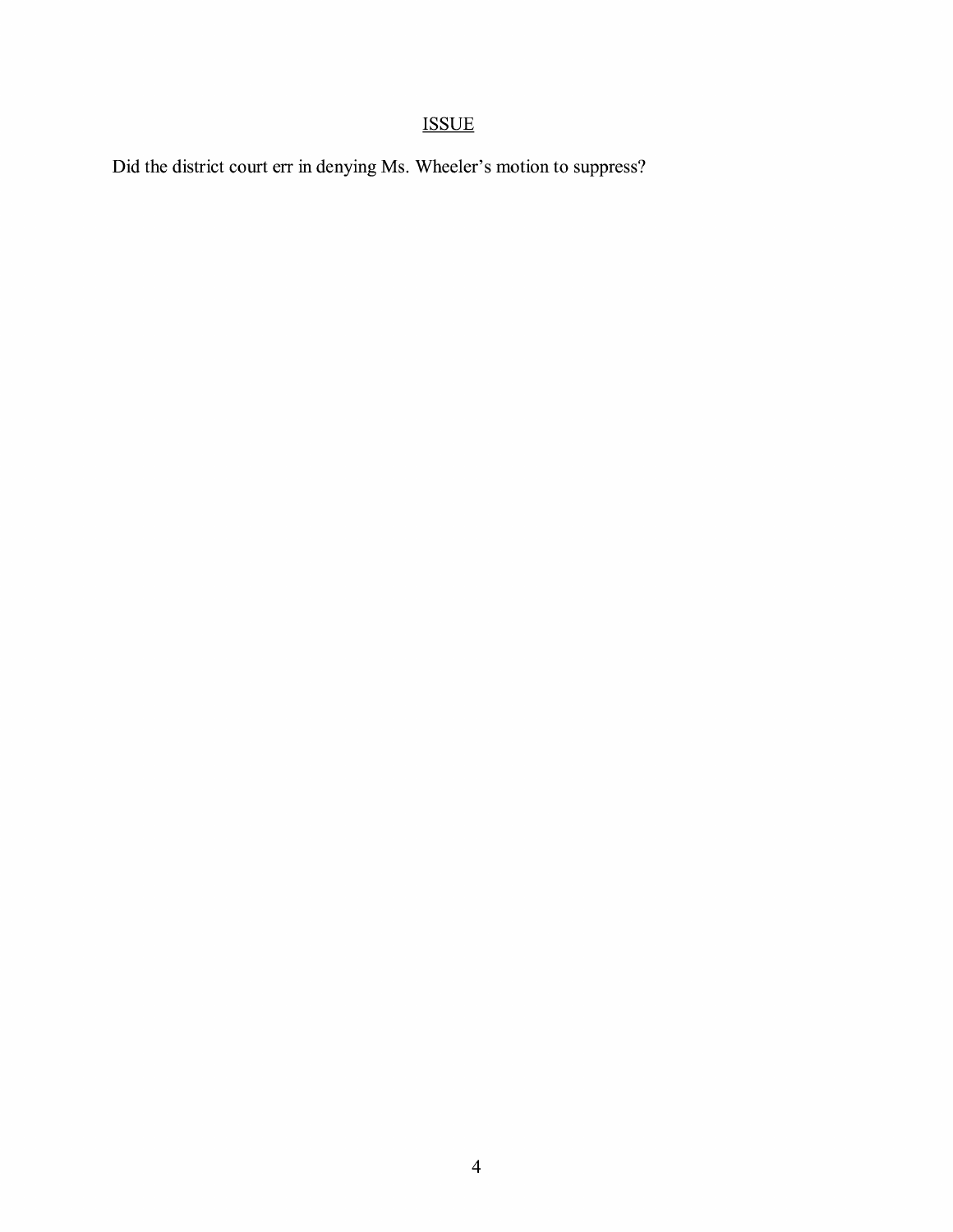#### ARGUMENT

### The District Court Erred In Denying Ms. Wheeler's Motion To Suppress

#### A. Introduction

Ms. Wheeler claims the officers violated her Fourth Amendment right when, without a search warrant and without obtaining valid consent, the officers entered her home and came into her bedroom. Though she does not dispute that the officers' purpose was to execute a warrant for her arrest, she asserts the officers' conduct was constitutionally unreasonable, and that the district court's contrary conclusions are erroneous. She asks this Court to reverse the district court's order denying suppression, to vacate her judgment of conviction, and to remand her case to the district court.

#### B. Standard Of Review

When reviewing a trial court's order granting or denying a defendant's motion to suppress, the appellate court defers to the trial court's findings of fact unless they are clearly erroneous. *State v. Bishop,* 146 Idaho 804, 810 (2009). Factual findings supported by substantial and competent evidence are not clearly erroneous. *State v. Henage,* 143 Idaho 655, 659 (2007). "Decisions regarding the credibility of witnesses, weight to be given to conflicting evidence, and factual inferences to be drawn are also within the discretion of the trial court." *Bishop,* 146 Idaho at 804. However, the appellate court maintains free review over whether the facts surrounding a search and seizure satisfy constitutional requirements. *Henage,* 143 Idaho at 658.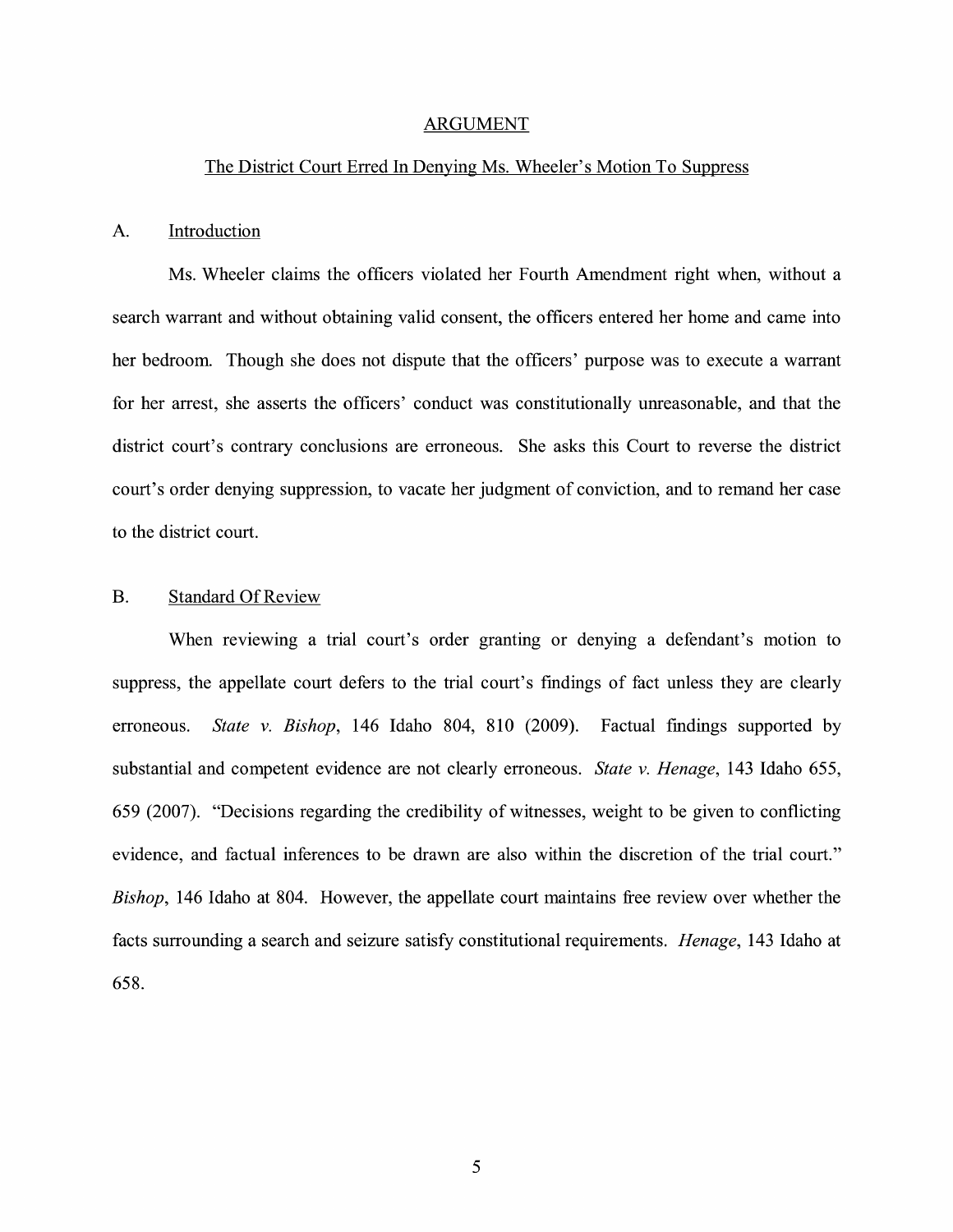## C. The State Failed To Carry Its Burden Of Demonstrating That The Warrantless Entry Of Ms. Wheeler's Residence Was Constitutionally Reasonable

As recognized by the Idaho Supreme Court,

The Fourth Amendment protects the individual's privacy in a variety of settings. In none is the zone of privacy more clearly defined than when bounded by the unambiguous physical dimensions of an individual's home—a zone that finds its roots in clear and specific constitutional terms: 'The right of the people to be secure in their ... houses ... shall not be violated.' That language unequivocally establishes the proposition that 'at the very core of the Fourth Amendment stands the right of a man to retreat into his own home and there be free from unreasonable governmental intrusion.' In terms that apply equally to seizures of property and to seizures of persons, the Fourth Amendment has drawn a firm line at the entrance to the house. Absent exigent circumstances, that threshold may not reasonably be crossed without a warrant.

*State v. Maland,* 140 Idaho 817, 822 (2004) (quoting *Payton v. New York,* 445 U.S. at 589) ( citations and internal brackets omitted).

Evidence obtained in violation of Fourth Amendment protections is subject to the exclusionary rule, which requires the suppression of both primary evidence obtained as a direct result of an illegal search or seizure, and evidence later discovered and found to be derivative of an illegality, that is, "fruit of the poisonous tree." *See Wong Sun v. United States,* 371 U.S. 471, 484-85 (1963); *State v. Guzman,* 122 Idaho 981, 988-98 (1992).

However, an arrest warrant "implicitly carries with it the limited authority to enter a dwelling in which the suspect lives when there is reason to believe the suspect is within." *Payton* 445 U.S. at 602-03; *accord State v. Dycus,* 154 Idaho 456, 459 (Ct. App. 2013); *State v. Northover,* 133 Idaho 655, 658 (Ct. App. 1990). As explained in *Northover,* "[t]he same conduct that is deemed unreasonable, and thus violative of the constitution, in the absence of a warrant, may be deemed reasonable when the police are acting under the authorization of a warrant." 133 Idaho 655, 658 (Ct. App. 1990).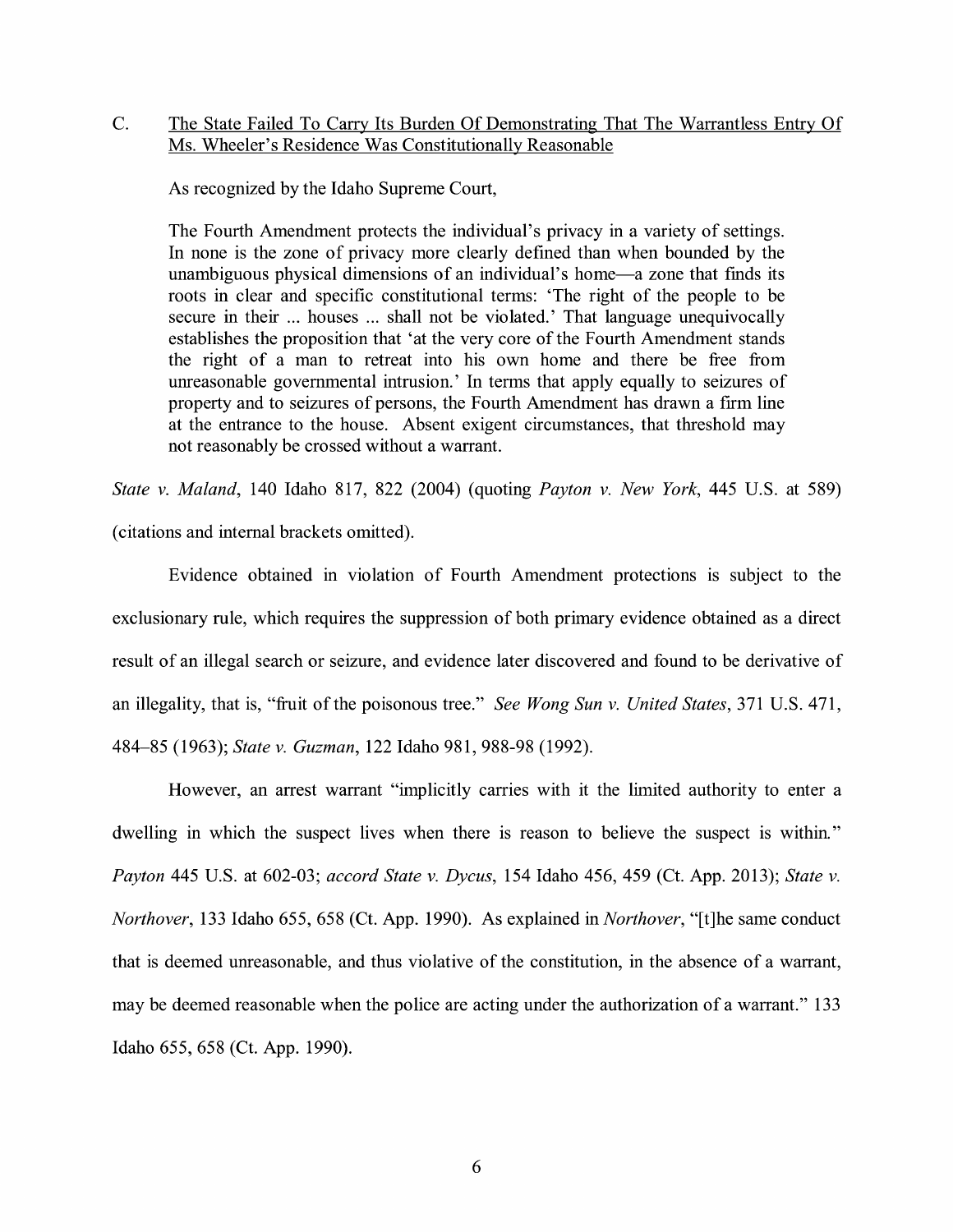In this case, the district court concluded that the officers' purpose for entering the residence was to execute the arrest warrant and that the officers had sufficient facts to support a reasonable belief that Ms. Wheeler lived at the residence and was presently inside. (12/6/19 Tr., p.51, L.14 - p.53, L.4.) Specifically, the court found that the officers had confirmed the address of the residence was the address on Ms. Wheeler's driver's license, and that when the officers arrived at the residence, a person coming from the residence confirmed that Ms. Wheeler was inside.  $(12/6/19 \text{ Tr.}, \text{p.51}, L.14 - \text{p.53}, L.4.)$  Mindful of these findings, which are supported by the evidence in the record *(see generally* 12/6/19 Tr., p.11, L.5 - p.42, L.8; Exhibits, pp.1-12), Ms. Wheeler asserts the officers' intrusion into her home, and specifically into her bedroom, violated her constitutional rights, and that the district court erred in failing to suppress the evidence resulting from that violation.

#### **CONCLUSION**

Ms. Wheeler respectfully asks this Court to reverse the district court's order denying her motion to suppress, and remand her case to the district court so that she may withdraw her guilty plea, in accordance with the terms of her plea agreement.

DATED this 30<sup>th</sup> day of November, 2020.

/s/ Kimberly A. Coster KIMBERLY A. COSTER Deputy State Appellate Public Defender